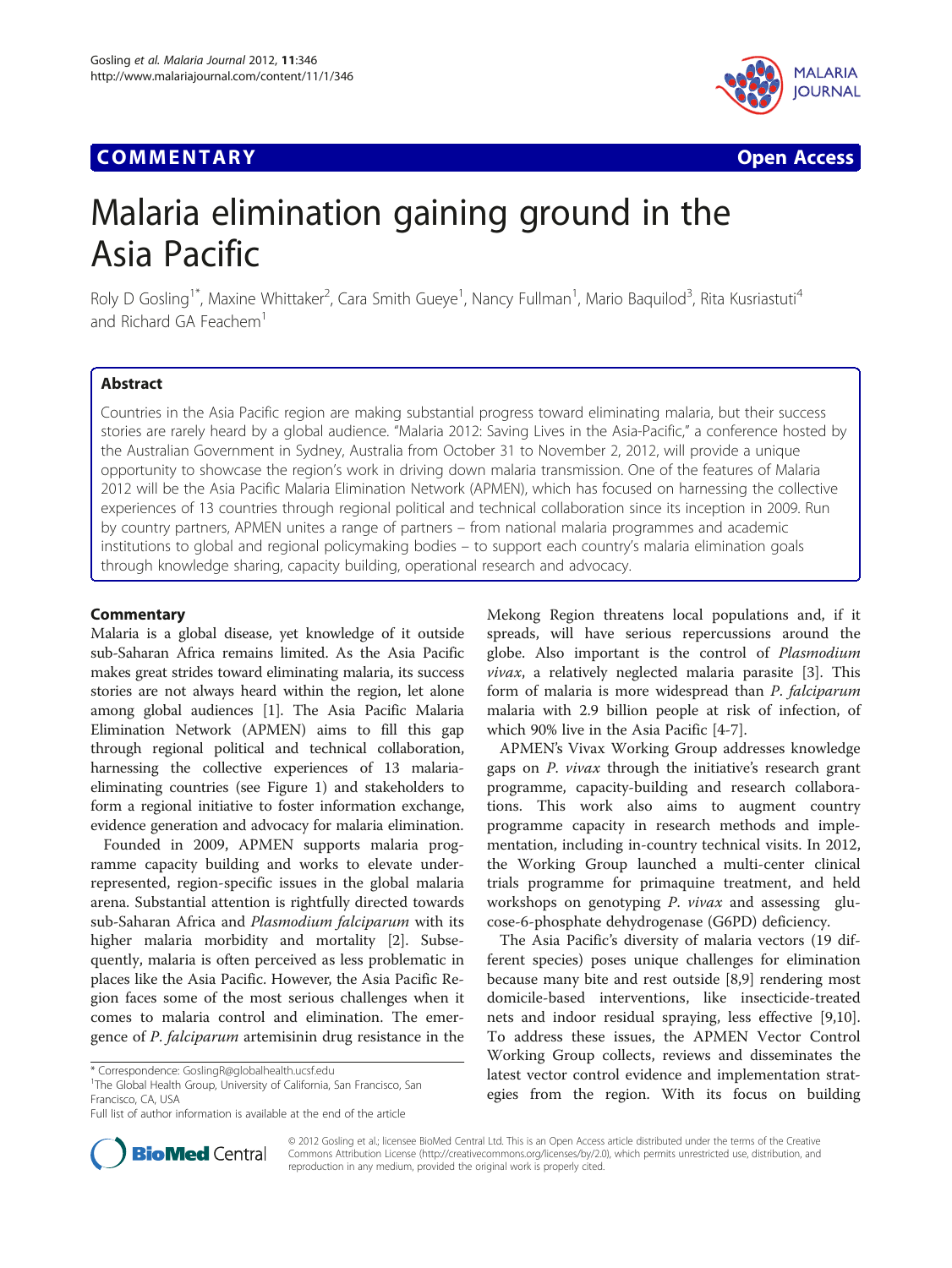<span id="page-1-0"></span>

capacity, several vector control workshops are planned for 2012–2013 and the research agenda includes topics such as the effectiveness of personal protective methods for targeted high-risk groups (e.g., rubber tappers, forest workers).

To further build capacity, APMEN collaboratively designs and implements training programmes with partners, including the World Health Organization (WHO). In 2012, these focused on the use of geographic information systems for targeting resources and developing community engagement strategies for malaria elimination. Each year, APMEN provides funding for five short-term training opportunities through its Fellowship programme, allowing Fellows to learn technical skills from a partner country or institution which then can be shared with their home malaria programmes. For example, in 2010 a Fellow from Bhutan Vector-borne Disease Control Programme was hosted by the Indonesia National Malaria Control Programme to help improve strategies for community engagement.

To document programme experiences, share lessons learnt and determine priorities, APMEN hosts annual technical meetings and produces a series of country case studies that report successful approaches and challenges for malaria elimination [[11,12\]](#page-2-0). During the fourth annual APMEN meeting in Seoul, held in May 2012, priorities for the next two years were set that included leveraging

APMEN's experiences to halt the spread of artemisininresistance by pursuing a P. falciparum-free Mekong Delta and to solve the challenges of diagnosing and radically treating P. vivax. Further learning to support these priorities comes from the cases studies. The first APMEN case study from Bhutan, demonstrated how imported malaria from neighbouring high-endemic countries affects elimination programmes [\[11\]](#page-2-0). Ongoing case studies in Malaysia and the Philippines focus on using intersectoral collaboration and pursuit of malaria elimination in a decentralized health system, respectively. The APMEN matrix project, an open access webbased information exchange promotes sharing of programme policies with the aim to create an evolving repository of current elimination strategies and challenges to inform future research, programme planning and capacity building in the Asia Pacific.

The most serious threat of resurgent malaria with subsequent epidemics with high mortality and drug resistance, most often caused by reductions in malaria programme financing with scaling-down of control activities, must be avoided [[13\]](#page-2-0). As a unified voice advocating for malaria elimination in the region, APMEN is well positioned to galvanize the crucial political and financial support to ensure that the gains made in the fight against malaria are maintained through to elimination. This regional voice will be heard during the